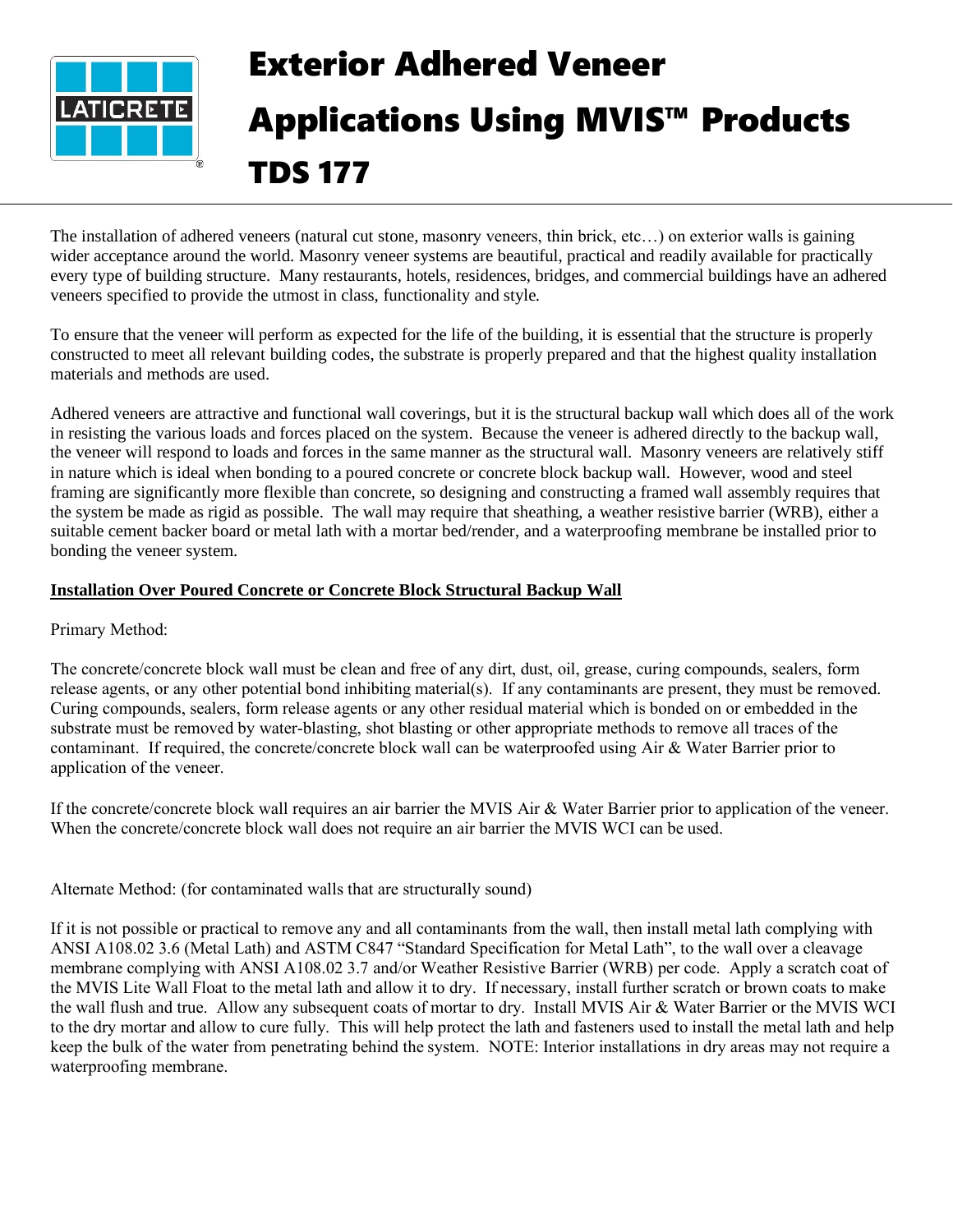Once the wall has been properly prepared, the installation of the veneer can begin. Installation can begin at the top of the wall or at the bottom of the wall. In most cases, the corner pieces would be placed first prior to installation of the veneer in the "field". If the installation begins at the bottom of the wall, use a straight edge and begin a minimum of 4" (100mm) above soil, or 2" (50mm) above concrete or asphalt to help prevent moisture from being absorbed from the ground. If the installation begins at the top of the wall, the mortar must be able to support the weight of the veneer without sagging until fully cured.

MVIS Veneer Mortar is an ideal choice as the adhesive for natural stone veneers as well as manufactured stone materials. MVIS Veneer Mortar is a patented, versatile polymer fortified mortar designed specifically for the installation of adhered manufactured stone masonry veneers (AMSMV), natural cut stone, and thin brick veneers. A high-performance mix provides maximum non-sag performance for vertical installations, and, also obtains maximum bond strength to the substrate and selected veneers. MVIS™ Veneer Mortar offers fiber reinforcement for added strength and exceptional workability.

Dampen the wall prior to adhesion of the veneer. This will help prevent moisture in the mortar from being absorbed into the wall too quickly. The wall should be damp not wet, and, frequently misting or dampening the area during installation is advised. Using the flat edge of a trowel, key the mortar into the substrate with firm pressure working in small areas (approximately 10 ft<sup>2</sup> [0.93 m<sup>2</sup>]) to ensure maximum coverage to the substrate. MVIS Veneer Mortar can be applied onto the back of each veneer unit, ensuring 100% coverage, or, using a notched trowel comb the MVIS Veneer Mortar onto the wall. Press the veneer unit into place and then tap with a rubber mallet to promote 100% coverage of adhesive to the veneer unit and to the substrate. Complete bedding of the mortar to both the veneer unit and the substrate is critical. Even small voids can collect water over time, which can lead to problems in the future.

Once the veneer installation is completely cured, MVIS Pointing Mortar can be installed using a grout bag and /or a pointing tool. Tooling the joint with a concave joint tool helps compress and smooth the joints for both aesthetic and functional reasons. The proper installation of the pointing mortar/grout helps the veneer installation to resist moisture penetration. Mortar joints should be well tooled and have no cracks or voids which would allow water to freely enter the veneer system. Brush away any mortar that may be on the surface after tooling the joints. If any type of chemical cleaning is required, it would be required to check with the manufacturer of the veneer and the manufacturer of the cleaners to determine acceptability and best practice so as not to damage the veneer.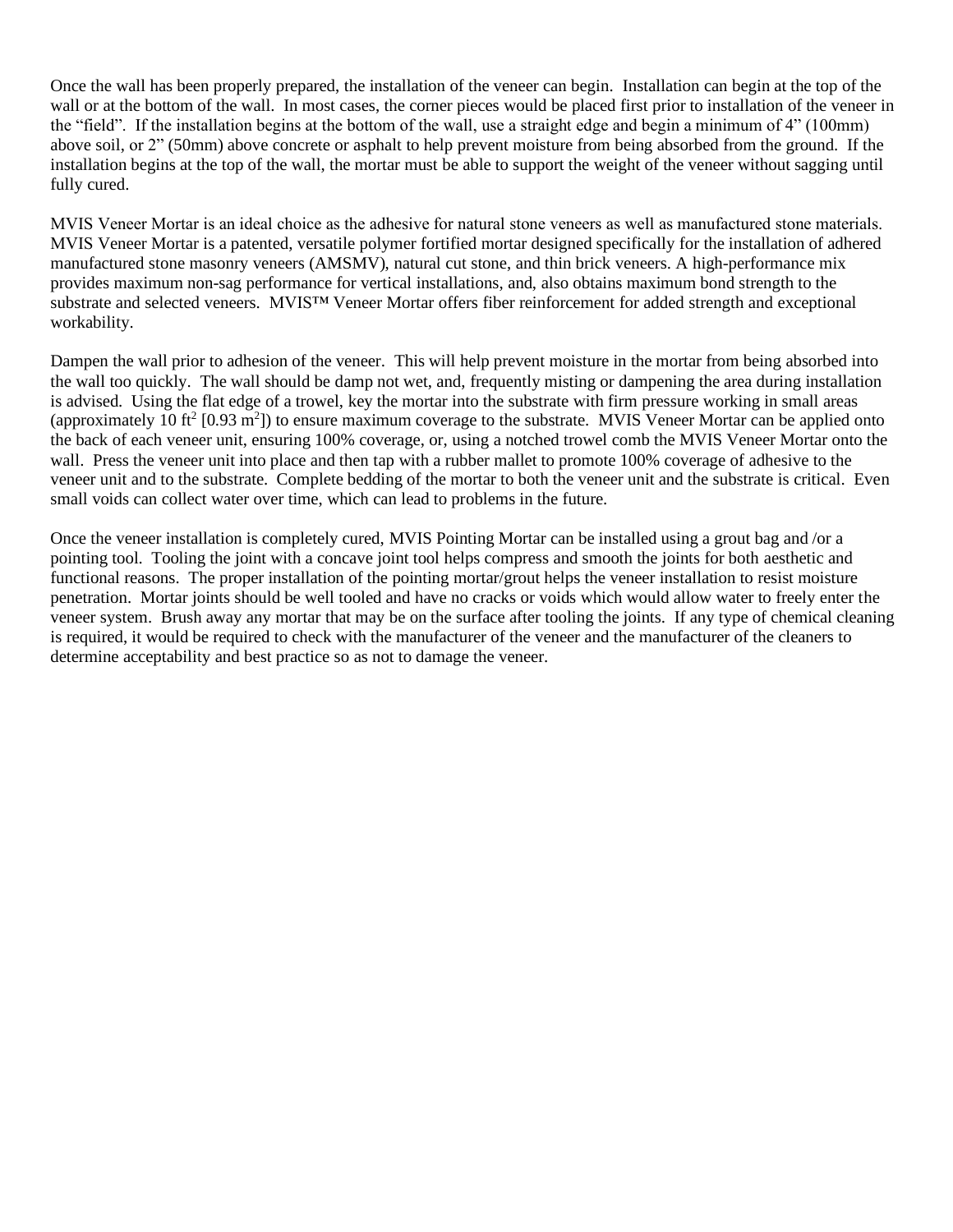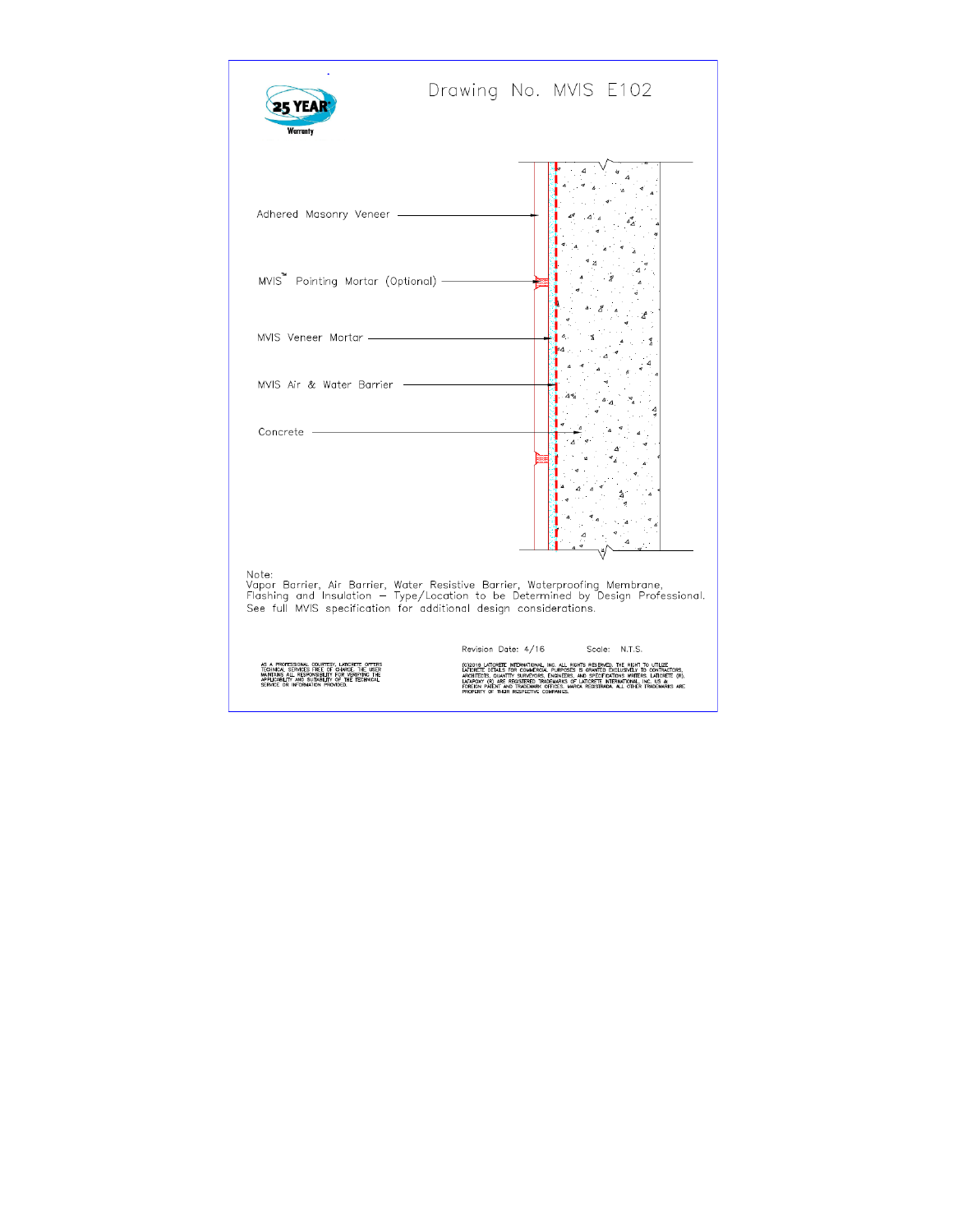

# **Installation Over Cement Backer Board Structural Backup Wall**

# When a WRB is required behind Concrete Backer Unit:

As mentioned earlier, installation of veneers over a cement backer board wall requires that the wall be made as rigid as possible. In many cases a suitable sheathing is installed prior to the WRB and the cement backer board, which will help to increase the ability of the backup wall to properly support the veneer system. The cement backer board must be installed per board manufacturers' installation guidelines and local building code. Once the cement backer board has been installed and the joint mortar (i.e. MVIS™ Veneer Mortar and 4" (100mm) wide alkali resistant fiberglass mesh tape) is fully cured and dry, the board must be waterproofed using the MVIS WCI and allowed to cure. The waterproofing membrane will help protect the board fasteners from corrosion and also help prevent water from entering the structure through the penetrations.

# When Concrete Backer Unit is used with MVIS Air & Water Barrier outboard :

As mentioned earlier, installation of veneers over a cement backer board wall requires that the wall be made as rigid as possible. In many cases a suitable sheathing is installed prior to the cement backer board, which will help to increase the ability of the backup wall to properly support the veneer system. The cement backer board must be installed per board manufacturers' installation guidelines and local building code. Once the cement backer board has been installed and the joint mortar (i.e. MVIS™ Veneer Mortar and 4" (100mm) wide alkali resistant fiberglass mesh tape) is fully cured and dry. The board must be waterproofed using MVIS Air & Water Barrier and allowed to cure. The air barrier membrane will be detailed to all penetrations, windows, and doors, by design professional. NOTE: Interior installations in dry areas may not require a waterproofing membrane.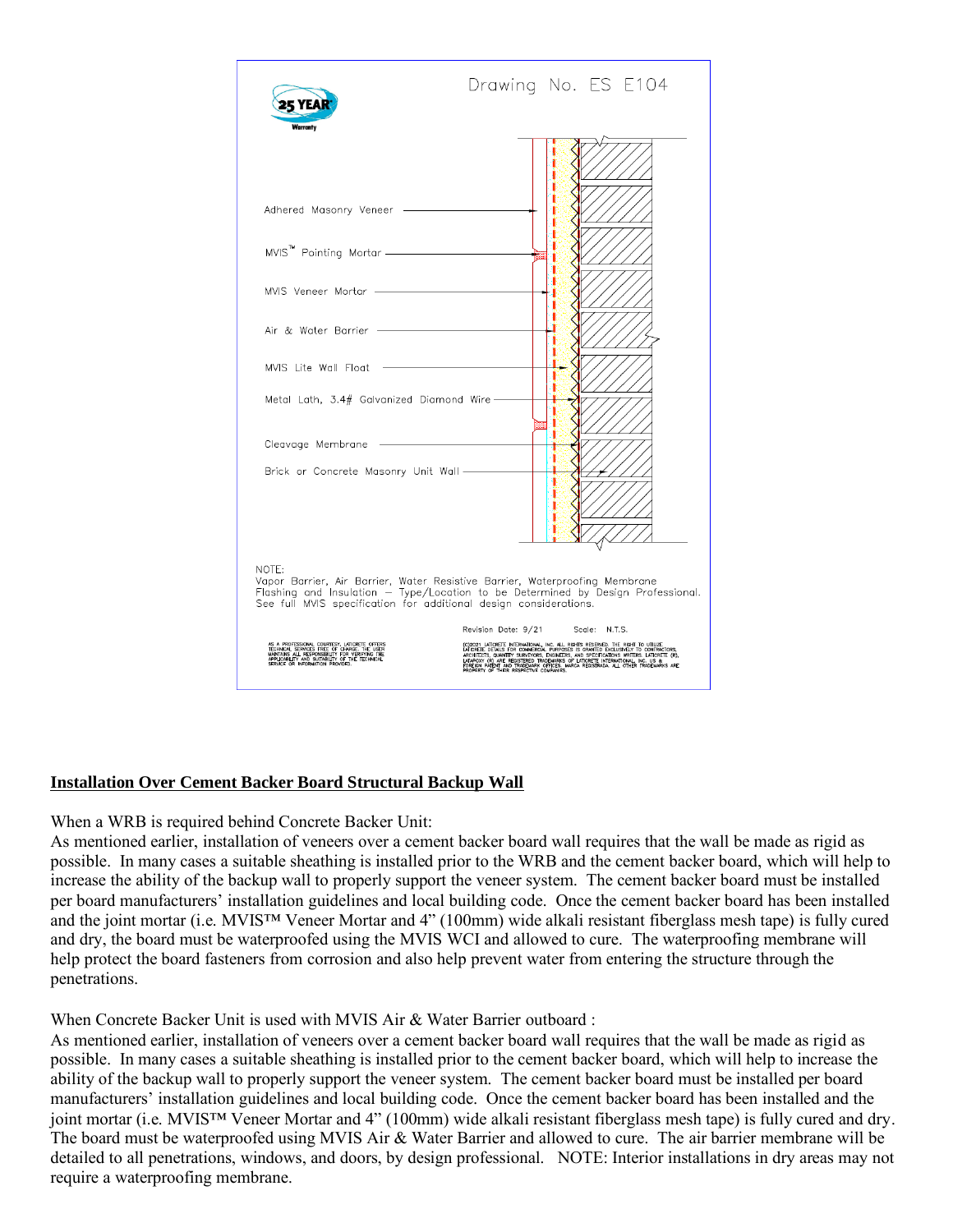Once the wall has been properly prepared and membrane installed the installation of the veneer can begin. Installation can begin at the top of the wall or at the bottom of the wall. In most cases, the corner pieces would be placed first prior to installation of the veneer in the "field". If the installation begins at the bottom of the wall, use a straight edge and begin a minimum of 4" (100mm) above soil, or 2" (50mm) above concrete or asphalt to help prevent moisture from being absorbed from the ground. If the installation begins at the top of the wall, the mortar must be able to support the weight of the veneer without sagging until fully cured.

Dampen the wall prior to adhering the veneer. This will help prevent moisture in the mortar from being absorbed into the wall too quickly. The wall should be damp not wet, and, frequently misting or dampening the area during installation is advised. Using the flat edge of a trowel, key the mortar into the substrate with firm pressure working in small areas (approximately 10 ft<sup>2</sup> [0.93 m<sup>2</sup>]) to ensure maximum coverage to the substrate. MVIS Veneer Mortar can be applied onto the back of each veneer unit, ensuring 100% coverage, or, using a notched trowel comb the MVIS Pointing Mortar onto the wall. Press the veneer unit into place and then tap with a rubber mallet to promote 100% coverage of adhesive to the veneer unit and to the substrate. Complete bedding of the mortar to both the veneer unit and the substrate is critical. Even small voids can collect water over time, which can lead to problems in the future.

Once the veneer installation is completely cured, MVIS Pointing Mortar can be installed using a grout bag and /or a pointing tool. Tooling the joint with a concave joint tool helps compress and smooth the joints for both aesthetic and functional reasons. The proper installation of the pointing mortar/grout helps the veneer installation to resist moisture penetration. Mortar joints should be well tooled and have no cracks or voids which would allow water to freely enter the veneer system. Brush away any mortar that may be on the surface after tooling the joints. If any type of chemical cleaning is required, it would be required to check with the manufacturer of the veneer and the manufacturer of the cleaners to determine acceptability and best practice so as not to damage the veneer.

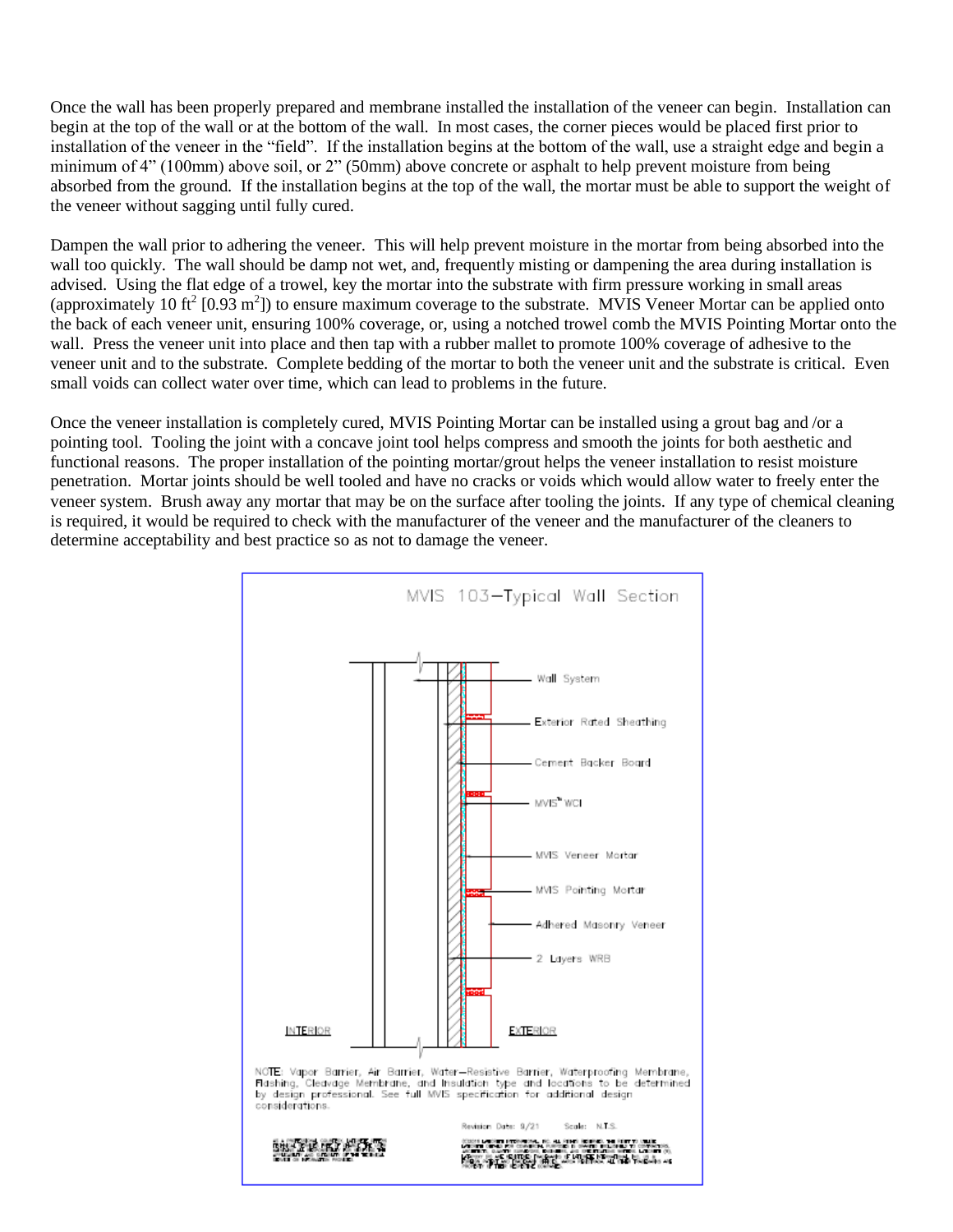

# **MVIS Veneer Mortar Installation Considerations**

As with the installation of other finishes or veneers, there are some considerations, which apply to masonry veneer as well.

# **Movement Joints**

It is a well-known fact that ALL structures move! No matter how big or how well designed and built, ALL structures move!! It is necessary to allow for movement within the veneer to help minimize or prevent damage from occurring when movement takes place. The Tile Council of North America provides information on movement joint design essentials, but it is the responsibility of the project design professionals to properly specify movement joints and to show them on the construction documents. LATASIL™, a highly flexible 100% silicone sealant, is an ideal choice for use in masonry veneer installations.

# **Flashing/Water Penetration Prevention**

Masonry veneers are typically water-resistant, not waterproof and they do a reasonably good job of resisting moisture penetration into a structure. For exterior installations, it is required to have a moisture-resistant covering and, in many cases a waterproofing membrane to prevent moisture penetration and damage. Where specified, a flashing should be installed at the base of walls, at sills, under wall caps, and other critical areas to direct moisture to the exterior face of the wall. The MVIS<sup>™</sup> Flashing Sealant or the LATAPOXY<sup>®</sup> Waterproof Flashing Mortar can also be used to treat penetrations and transition areas.